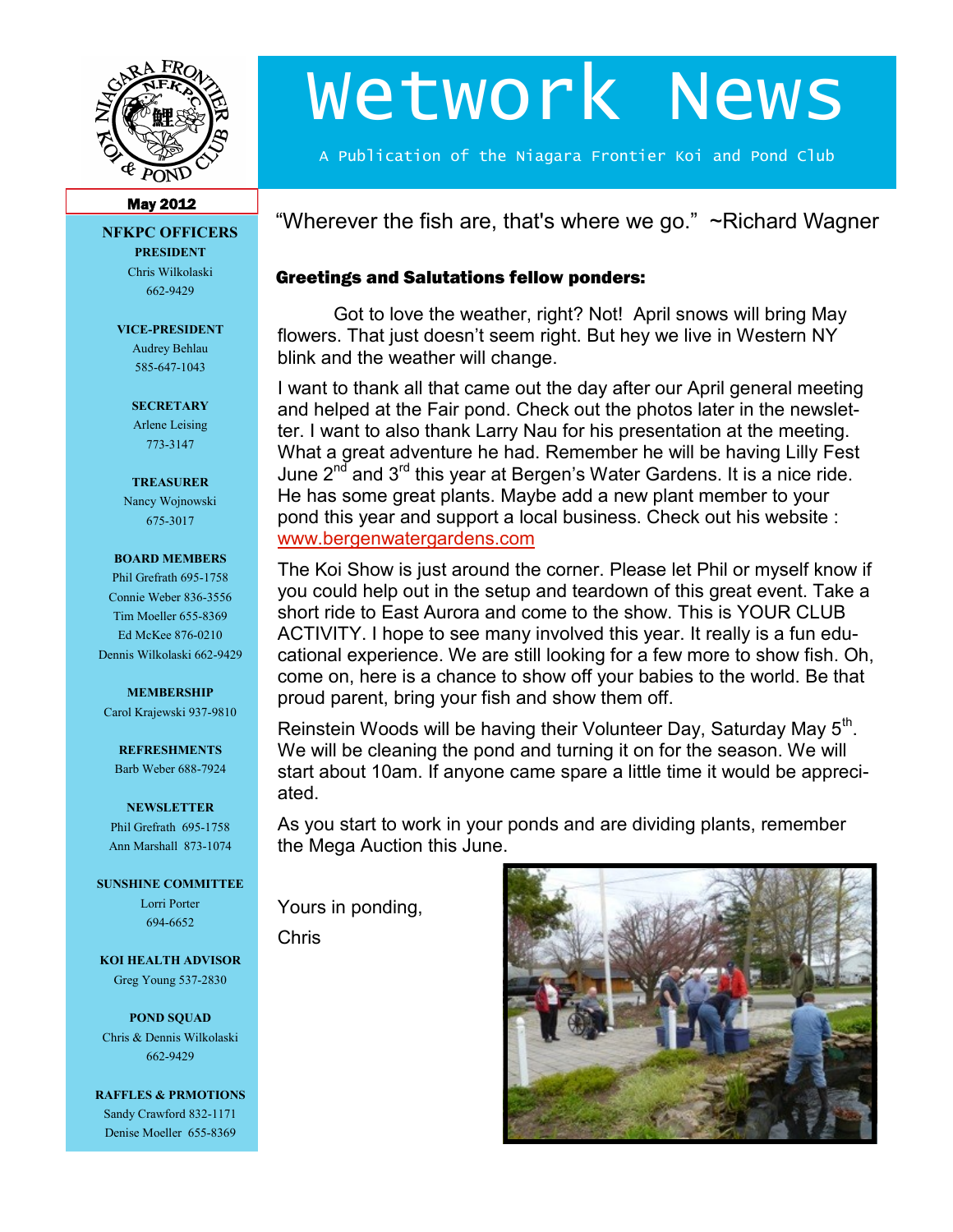

Save the date July 21st 2012

NFKPC Pond Tour 2012 in the South towns.

It's time to plan the 2012 Tour. Buffalo and the south towns is our destination this year. If any one would like to show their pond please talk to Chris Wilkolaski (662-9429).

This is one of the club's most attended events. It is a great chance to see what other members have done with their ponds and yards. Gardening ideas are shared by all.

We will start the day with light refreshments at the first pond and end the day with dinner and stories at the final pond.

Don't forget the camera!!!!!!!!!



2012 Koi Couple of the Year Art & Barb Weber



Fair pond clean out Saturday April 14<sup>th</sup> 2012

With the nice stretch of warm weather it was time to start our summer rituals. With the help of Angie, Gerry, Rob, Ann, John, Lorri, Dennis, Chris and Nate the pond was cleaned it about two hours.

Every year we drain this pond and clean out the bottom. The goldfish are counted and returned, as are the frogs. We fertilize the waterlillies and trim other marginal plants.

This pond has been a corner stone for this club. It was built well over 10 years ago. Our club mans this area every year for the fair.

We will be returning to work on the land plants at a later date TBA.

## PONDTABS

The club has purchased fertilizer Pond Tabs in bulk. We have packages of 25 tablets for a donation of \$5.00. Please see an officer if you are interested.

Remember water lilies need to be fertilized about every two weeks. Lotuses require heavier feeding. Be prepared and have your fertilizer tablets ready for the start of the pond season.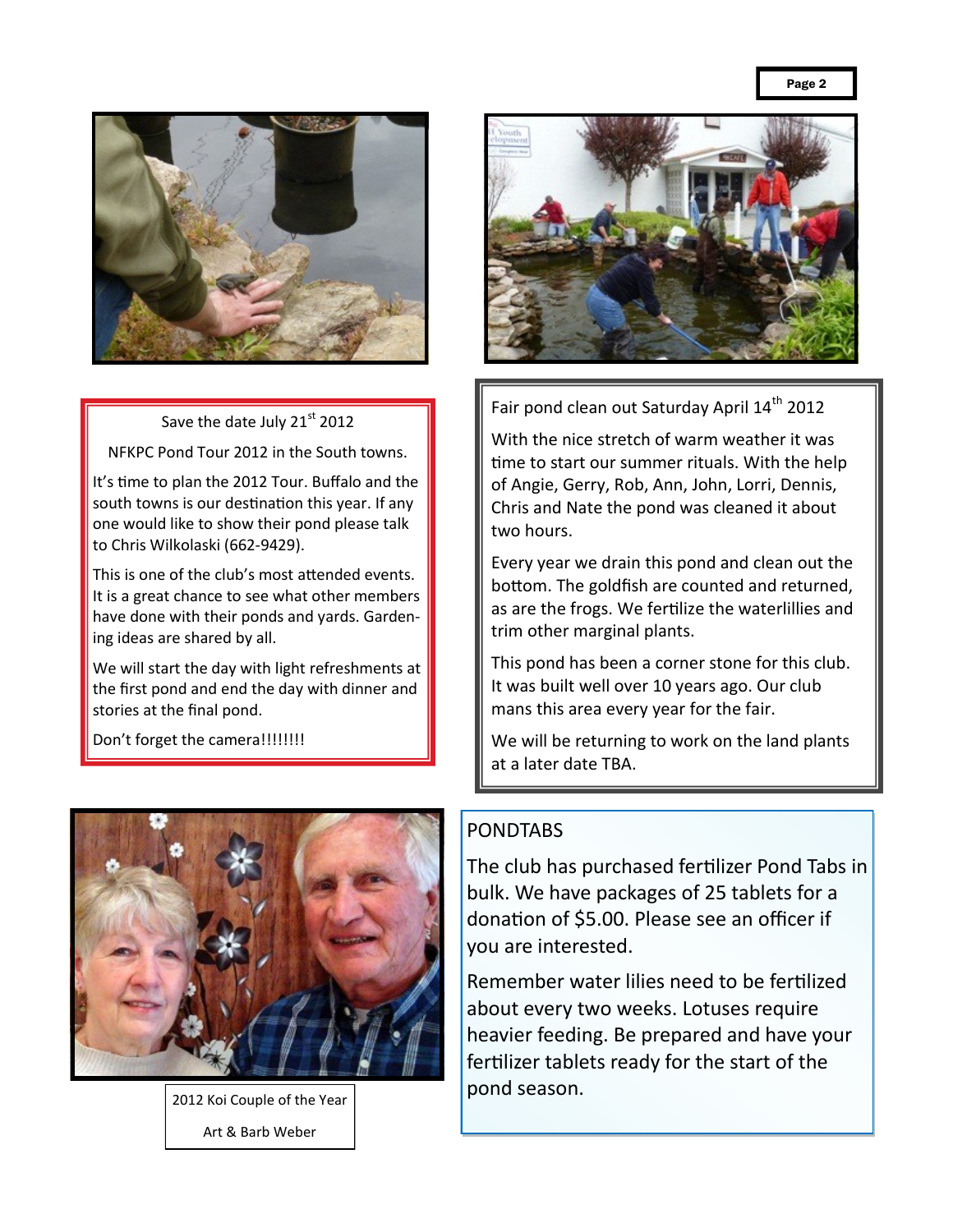## **Sunshine**

Nancy Wojnowski's Mom is in the hospital.

If you are aware of a member experiencing a " Life Event" in their family such as weddings, birth announcements, illness, surgery or death, please contact Lorri Porter at 694-6652



11500 Broadway . Alden, New York 14004 Phone: (716) 937-7742 Fax: (716) 937-7748 Visit Us At: www.ulbrichs.com





**Next Board of Directors Meeting— at 7:30 PM on May 24th**

**At the home of Ed McKee**

**145 W Grimsby Rd. Buffalo, NY**

**All members are welcome to attend**

**RSVP to 876-0210**

# Refreshments for 2012

If you would like to bring refreshments to a meeting, you will be reimbursed for expenses for up to \$45.00 (receipts must be turned into Nancy)

General info:

8-9 bottles of pop, some diet

Any refreshments or snacks of your choice: Cheese & Crackers, veggies, fruit, chips, dip, pepperoni, salad, jello, cookies, cake, brownies, etc.

We do not have use of any kitchen supplies, so you may need to bring serving utensils, trays, bowls, baskets, knives, or whatever is needed to serve your type of refreshments

The club will provide:

Coffee, hot cups, creamer, sugar, small plates, paper cups, plastic silverware, napkins

If you have any questions or would like to volunteer:

please contact Barbara Weber 688-7924

**Jan.:** Meeting cancelled **Feb.:** Diane Young & Sandy Crawford **Mar.:** Nancy Wojnowski & Renae Johnson **Apr.:** Various people **May:** Denise Moeler, Alyssa Sanko, Sandy Crawford, Barbara Weber **June:** Louise Metlock & Bill Daniels **July: Aug.:** Elaine, Carol, Rose & Annette **Sep.:** Porters **Oct.:** Audrey & Chris **Nov.:** Sandy Crawford & Denise Moller